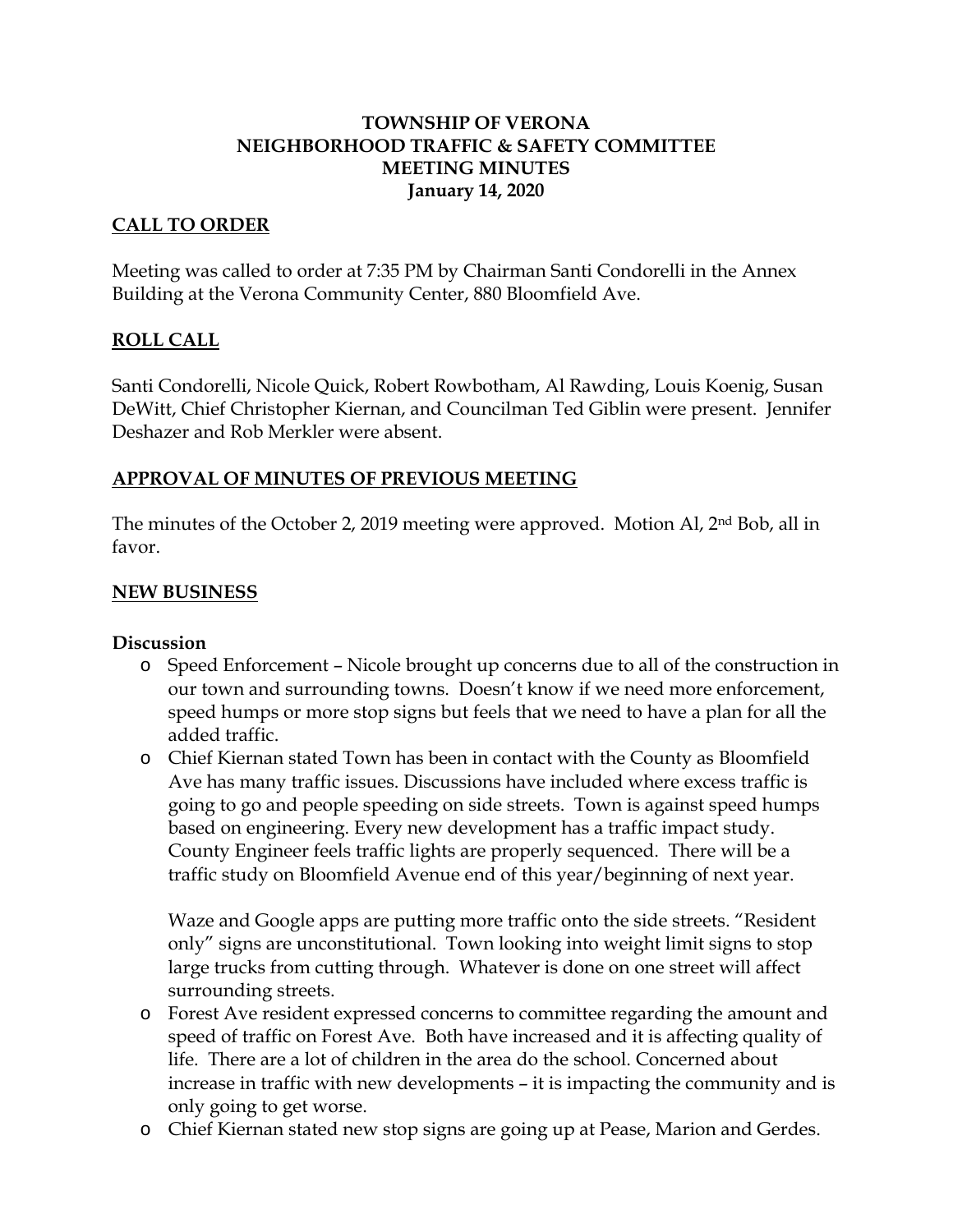- o Resident asked if we could do a traffic survey before they go up to see if they have any impact. Chief reports Police Department has the traffic boxes out gathering data on various streets. Data from traffic boxes shows the speed is not the issue but rather the volume is the issue.
- o Summit Road resident asked if the new speed signs on Elmwood have helped. Chief stated they have pushed more traffic to Otsego Rd.
- o Santi suggested we do more Nixle messages regarding traffic safety. Chief stated there is a new town newsletter and Police will be highlighting Traffic Safety.
- o Summit Road residents expressed concerns about getting out of Summit Road onto Mt. Prospect Avenue, especially during high volume traffic times. Trees obstruct view when looking south: left turns are very difficult. Feels that lights at Sunset Ave in Verona and Woodland Ave in West Orange could be timed better to allow a gap in traffic. Also stated it is very hard to see the street sign.
- o Chief stated sightline is an issue, no left turn signs off of Summit Road really don't make sense. County has reinstalled the "Red Signal Ahead" sign which has helped to decrease motor vehicle accidents in area. Chief will speak to the County about the timing of the lights.
- o Al suggested a possible "Hidden Road" sign to assist people in seeing/locating the street.
- o Louis is concerned about people making U-turns on Hillwood Terrace in the mornings after dropping children off at school. Also speeding on Durrell St. Suggests a crosswalk on Fairview in middle of block as lots of people cross there. Stated lighting is poor in that area. Chief stated engineers will not sign off on a mid-block crosswalk.
- o Santi expressed concern about cars that park in the driveway but block the sidewalks. States he has seen children walking to school having to go out in the street to get around them.
- o Forest Ave resident asked if we can bring in County representatives to meet with us. Chief stated the town meets with the County Engineer regularly. Majority of decisions are made based on engineering studies.

# **PUBLIC COMMENT**

Comments were made by the following residents during the discussion detailed above Alexandra Mavirdis – 37 Forest Avenue, Verona Charles Rysavy – 19 Summit Road, Verona Ellen Lev – 45 Summit Road, Verona

# **ADJOURNMENT**

Meeting adjourned at 9:00 PM.